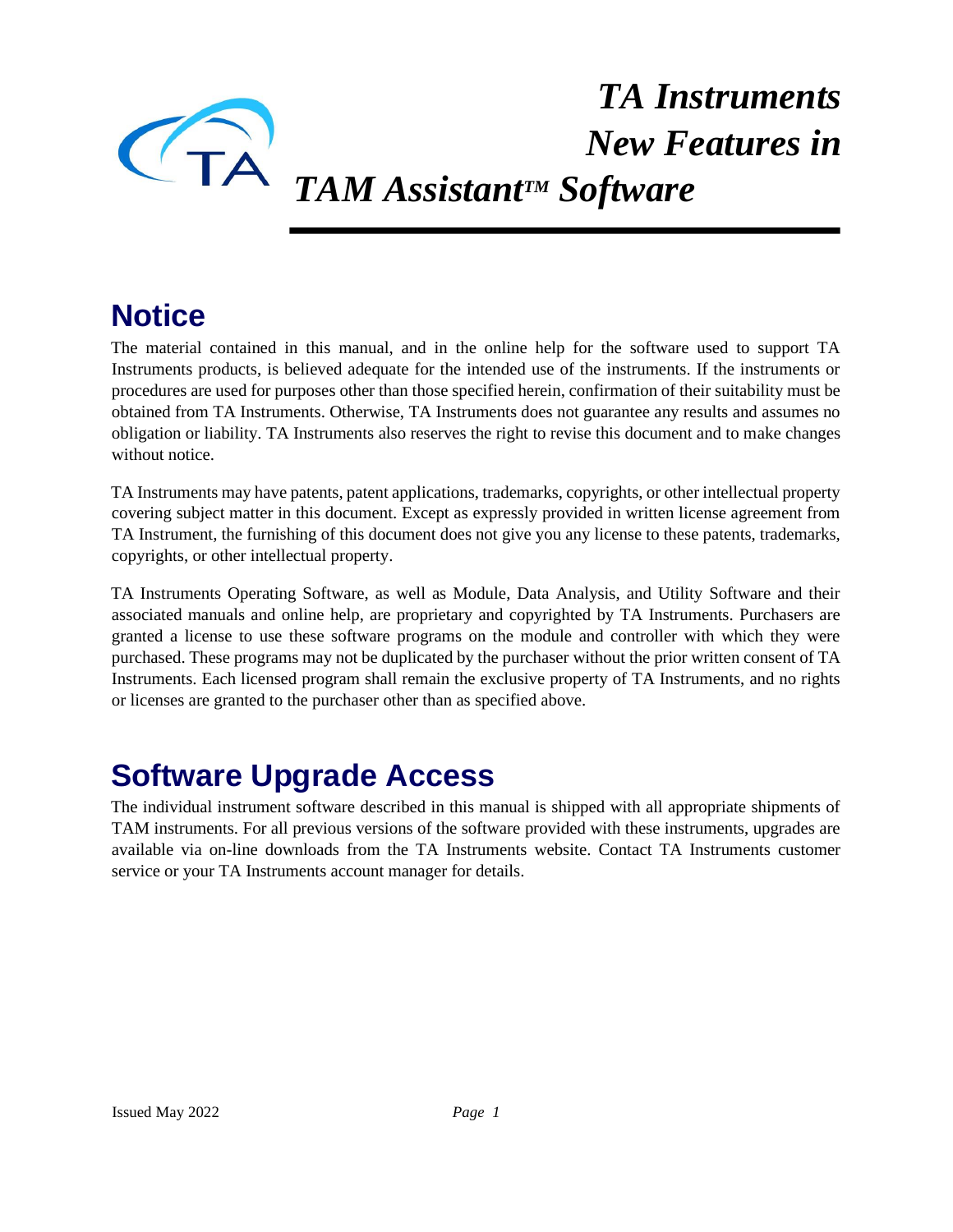# **Important: TA Instruments Manual Supplement**

Please click the TA Manual Supplement link to access the following important information supplemental to this Getting Started Guide:

- TA Instruments Trademarks
- TA Instruments Patents
- Other Trademarks
- TA Instruments End-User License Agreement
- TA Instruments Offices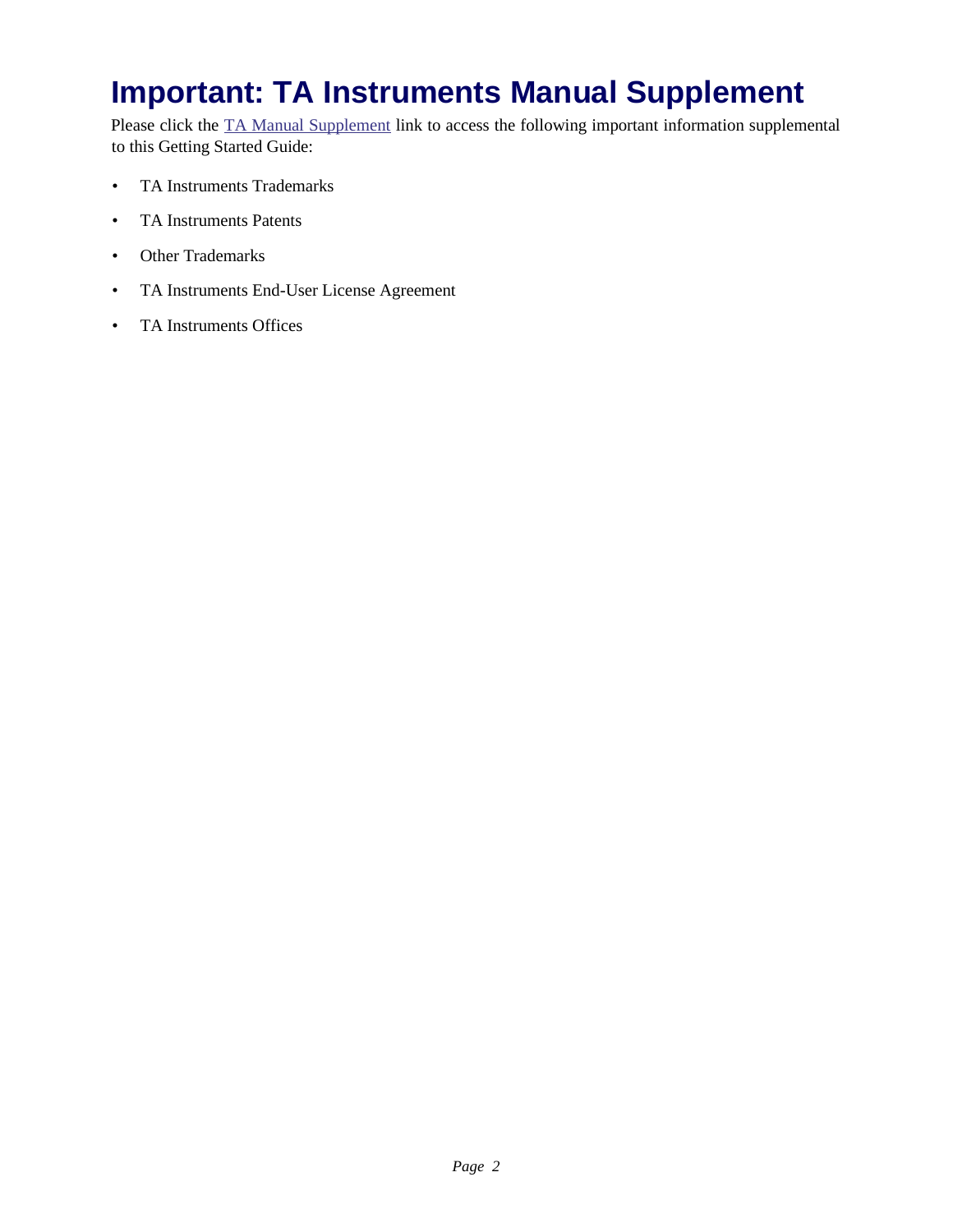# **Table of Contents**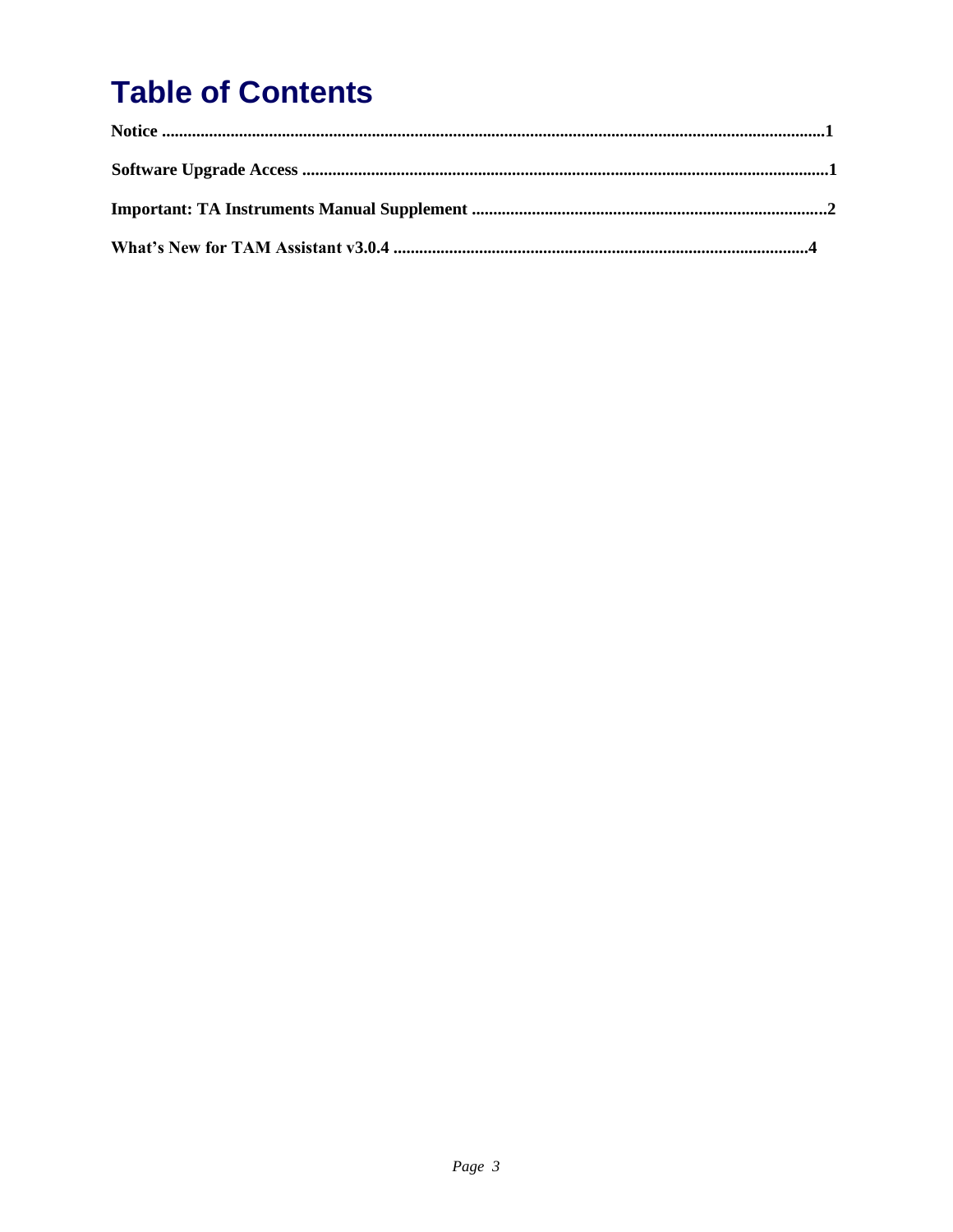# **What's New for TAM Assistant v3.0.4**

#### **Note: not yet available for TAM III customers, only TAM IV and TAM Air are supported**

- Communication infrastructure is improved
- TAM IV firmware is updated and communication stability significantly improved
- Hot-swap possibility of TAM IV accessories
- Simplified firmware updates
- New office inspired ribbon user interface
- Dashboard device view for better overview
- Run sequences are significantly improved
- Updated experimental wizards
- Calibration number dropdowns for better overview
- Various bug fixes and improvements